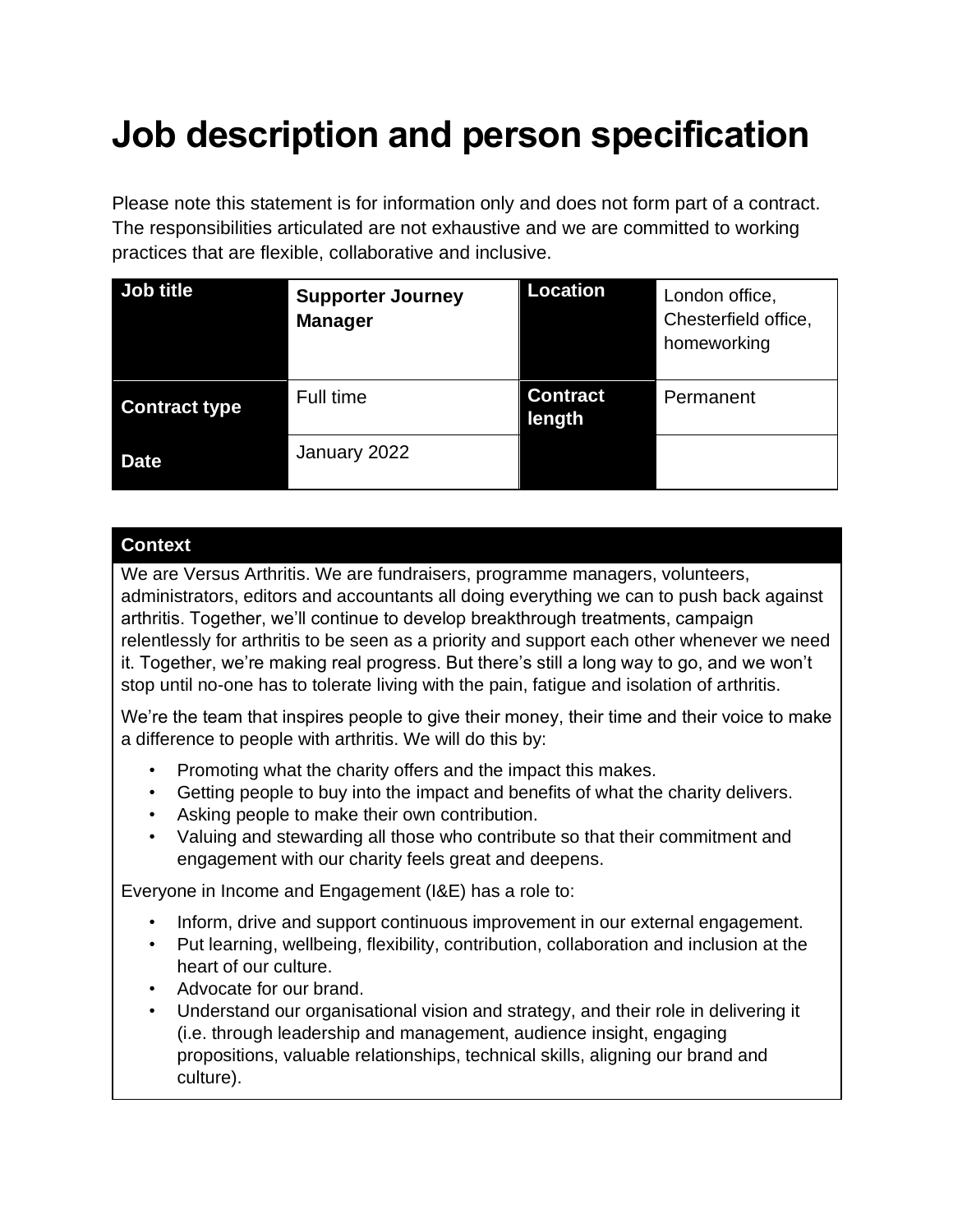#### **Main purpose of the role**

The team is responsible for growing the Versus Arthritis community and the contribution (money and voice) the community makes to improve the lives of people with arthritis. The team will deliver an integrated, audience-focused mass engagement programme to increase brand reach, drive service engagement, amplify our collective voice to drive change and grow donations across mass income streams.

This role will work as part of an integrated management team to establish a new approach to supporter journeys at Versus Arthritis. The post-holder will lead supporter and customer journey development across platforms and integrating our portfolio, to significantly grow our voluntary income and engagement of the wider community.

A varied role, interfacing with colleagues across the whole organisation as required to increase activation, loyalty and satisfaction by mapping the right message at the right time through the right channel. You will ensure we are using data-led insights, growing audience and segment insight and building this into journey planning, so our audiences can engage with us in ways that truly add value to their lives.

You will work particularly closely with colleagues in the Supporter Care team and the Marketing Performance Manager to ensure we have a consistent approach to supporter experience, consents and permissions, and manage our customer satisfaction survey and feedback to provide evidence for continuous improvement.

Your leadership in developing relevant, considered and inspiring touchpoints will deepen supporter relationships with Versus Arthritis, grow loyalty and generate long-term growth in our income. In consultation with colleagues in compliance, to ensure we have a consistent approach to legislation, supporting staff developing outward facing communications to better understand the application of GDPR.

Role purpose:

- To transform the approach of supporter and customer journeys at Versus Arthritis that creates a galvanised community built on shared values, increasing engagement, activation and loyalty at all touch points.
- To drive life term value through delivering integrated organisational journeys.
- To minimise lapsing audiences and increase positive engagements.
- To optimise in-product journeys across the organisation through consultancy and shared learning.
- To ensure the right tools and platforms are procured into the organisation to support effective journeys. To ensure inspiring and effective training is delivered to underpin delivery using these tools.
- To work closely with the Marketing Performance Manager to ensure data infrastructure is developed to deliver effective and automated supporter communications.
- To drive a culture of continuous learning.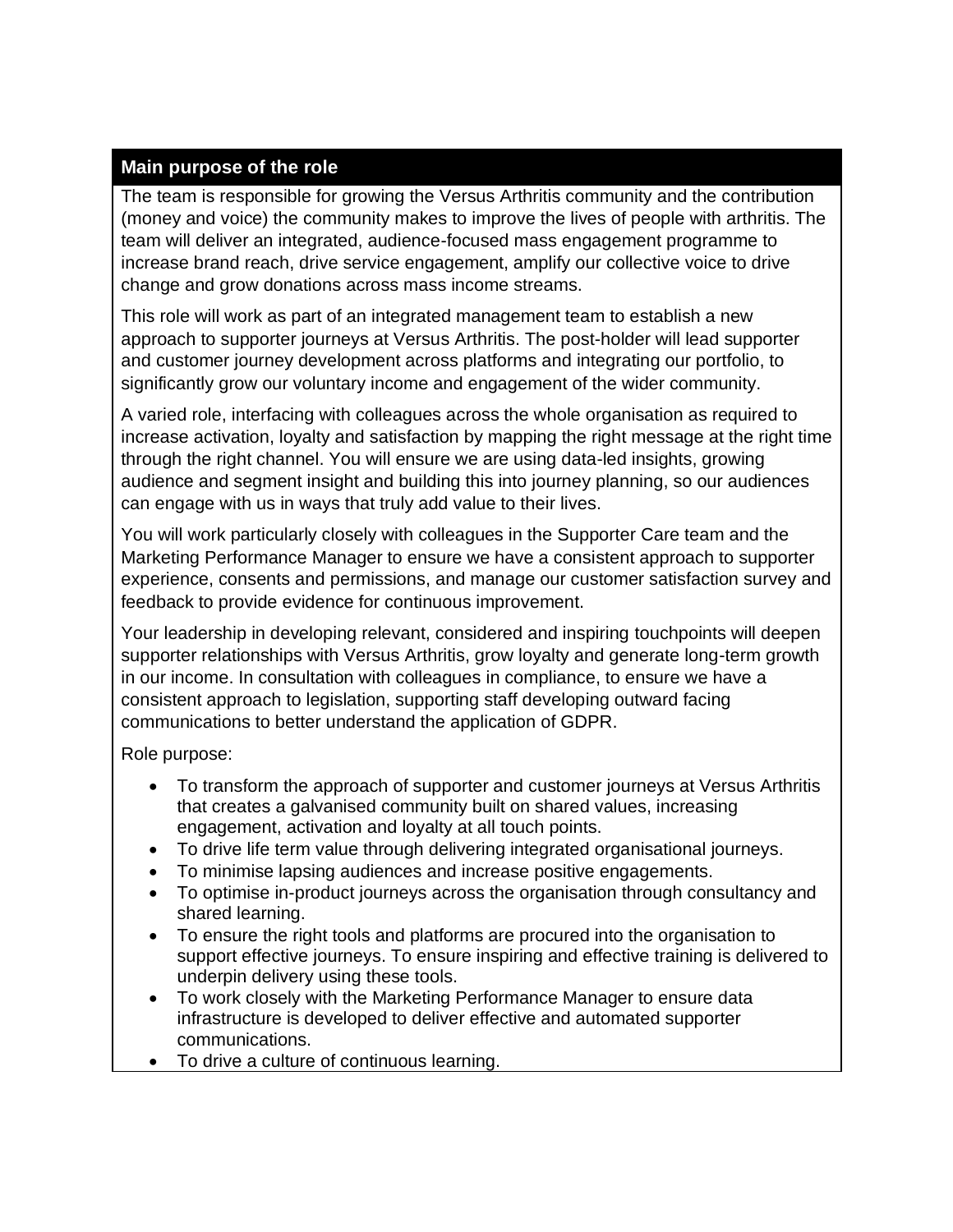• To work collaboratively with the head of department and Income and Engagement colleagues to create and embed a fundraising and engagement culture across the organisation.

| <b>Management and key relationships</b> |                                                                                                                                                                                                                                                                                                                                                                                                                                  |  |
|-----------------------------------------|----------------------------------------------------------------------------------------------------------------------------------------------------------------------------------------------------------------------------------------------------------------------------------------------------------------------------------------------------------------------------------------------------------------------------------|--|
| <b>Roles managed</b>                    | <b>None</b>                                                                                                                                                                                                                                                                                                                                                                                                                      |  |
| <b>Reports to</b>                       | Head of Legacy Admin and Supporter Care                                                                                                                                                                                                                                                                                                                                                                                          |  |
| <b>Key Relationships</b>                | Income and Engagement teams<br>Managers across the Charity<br>$\bullet$<br>Policy and Health Intelligence colleagues<br>$\bullet$<br>Service delivery colleagues<br>٠<br>Research colleagues<br>$\bullet$<br>Data, Assurance, Finance, HR, compliance and<br>$\bullet$<br>Performance<br><b>External suppliers</b><br>$\bullet$<br>Versus Arthritis' supporter community<br>$\bullet$<br>Relevant external networks<br>$\bullet$ |  |

#### **Main Responsibilities and Duties**

- **1 It's all about strategic development and delivery:**
	- Working with the Heads in Income & Engagement, and other relevant stakeholders, to deliver a multi-year experience and journey strategy, implementation plan and roadmap to increase engagement from our community and ensure an organisational approach to supporter journeys
	- Being directly responsible for strategic planning related to supporter journeys at Versus Arthritis.
	- Playing a key role in the review of CRM and other engagement solutions ensuring Versus Arthritis has the best platforms to deliver the new Income and Engagement Strategy.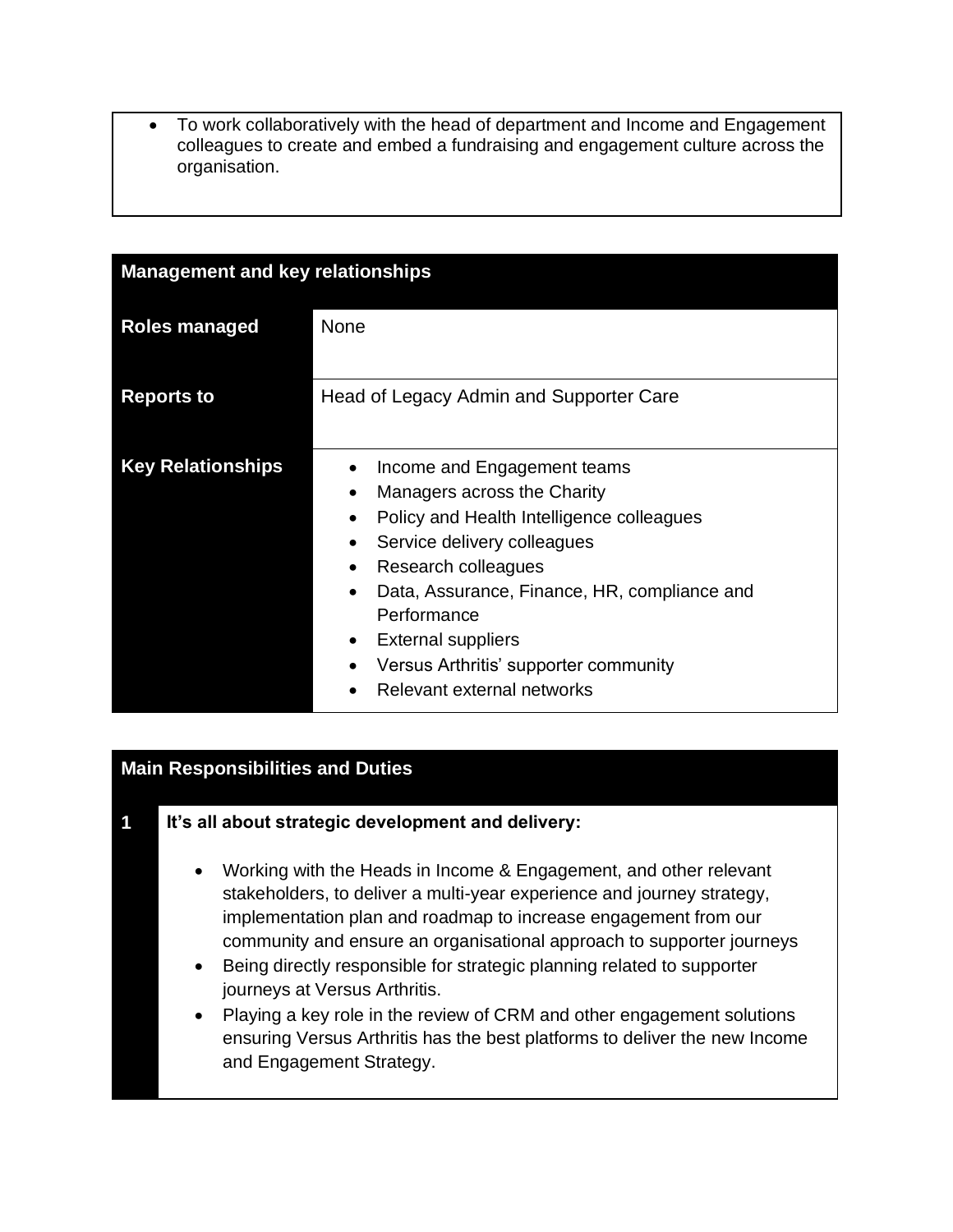| $\overline{\mathbf{2}}$ | It's about leading and managing:                                                                                                                                                                                                                                                                                                                                                                                                                                                                                                                                                                                                                                                                                                                                                                                                                                                                                                                                                                          |  |  |
|-------------------------|-----------------------------------------------------------------------------------------------------------------------------------------------------------------------------------------------------------------------------------------------------------------------------------------------------------------------------------------------------------------------------------------------------------------------------------------------------------------------------------------------------------------------------------------------------------------------------------------------------------------------------------------------------------------------------------------------------------------------------------------------------------------------------------------------------------------------------------------------------------------------------------------------------------------------------------------------------------------------------------------------------------|--|--|
|                         | Leading organisational supporter journey mapping that ultimately increases<br>$\bullet$<br>the number of meaningful actions taken by our community, increasing<br>engagements, retention and loyalty.<br>Developing frameworks to support teams in their journey planning, delivery<br>$\bullet$<br>and evaluation, and acting as a consultancy for journeys and sign-off where<br>appropriate.                                                                                                                                                                                                                                                                                                                                                                                                                                                                                                                                                                                                           |  |  |
| 3                       | It's about being audience informed, effective and integrated:                                                                                                                                                                                                                                                                                                                                                                                                                                                                                                                                                                                                                                                                                                                                                                                                                                                                                                                                             |  |  |
| 4                       | Ensuring we are data-led, adhering to robust data processes and<br>$\bullet$<br>governance, championing data literacy across the team.<br>Ensuring the whole organisation delivers inspiring measured audience-<br>$\bullet$<br>centric supporter journeys.<br>Running workshops to teach methodology and develop processes and<br>$\bullet$<br>embed systems to deploy best practice.<br>Ensuring consistency and tone of voice by internally training and owning the<br>$\bullet$<br>guidance to ensure that everyone's journeys are in the same style and tone<br>of voice.<br>It's about strong financial and data management, monitoring and reporting:<br>Setting and managing budgets - budgeting, reforecasting and managing<br>$\bullet$<br>against targets.<br>Creating financial models to underpin business cases for investment.<br>$\bullet$<br>Ensuring all work complies with data protection policies and legal<br>$\bullet$<br>requirements including the Fundraising Code of Practice. |  |  |
|                         |                                                                                                                                                                                                                                                                                                                                                                                                                                                                                                                                                                                                                                                                                                                                                                                                                                                                                                                                                                                                           |  |  |
| 5                       | It's about implementing and delivery:                                                                                                                                                                                                                                                                                                                                                                                                                                                                                                                                                                                                                                                                                                                                                                                                                                                                                                                                                                     |  |  |
|                         | Designing and delivering integrated supporter journeys that are audience<br>$\bullet$<br>focused.<br>Being accountable for platform development and delivery to support the<br>$\bullet$<br>journey strategy and roadmap. Procuring and managing suppliers to deliver<br>the solutions required.                                                                                                                                                                                                                                                                                                                                                                                                                                                                                                                                                                                                                                                                                                          |  |  |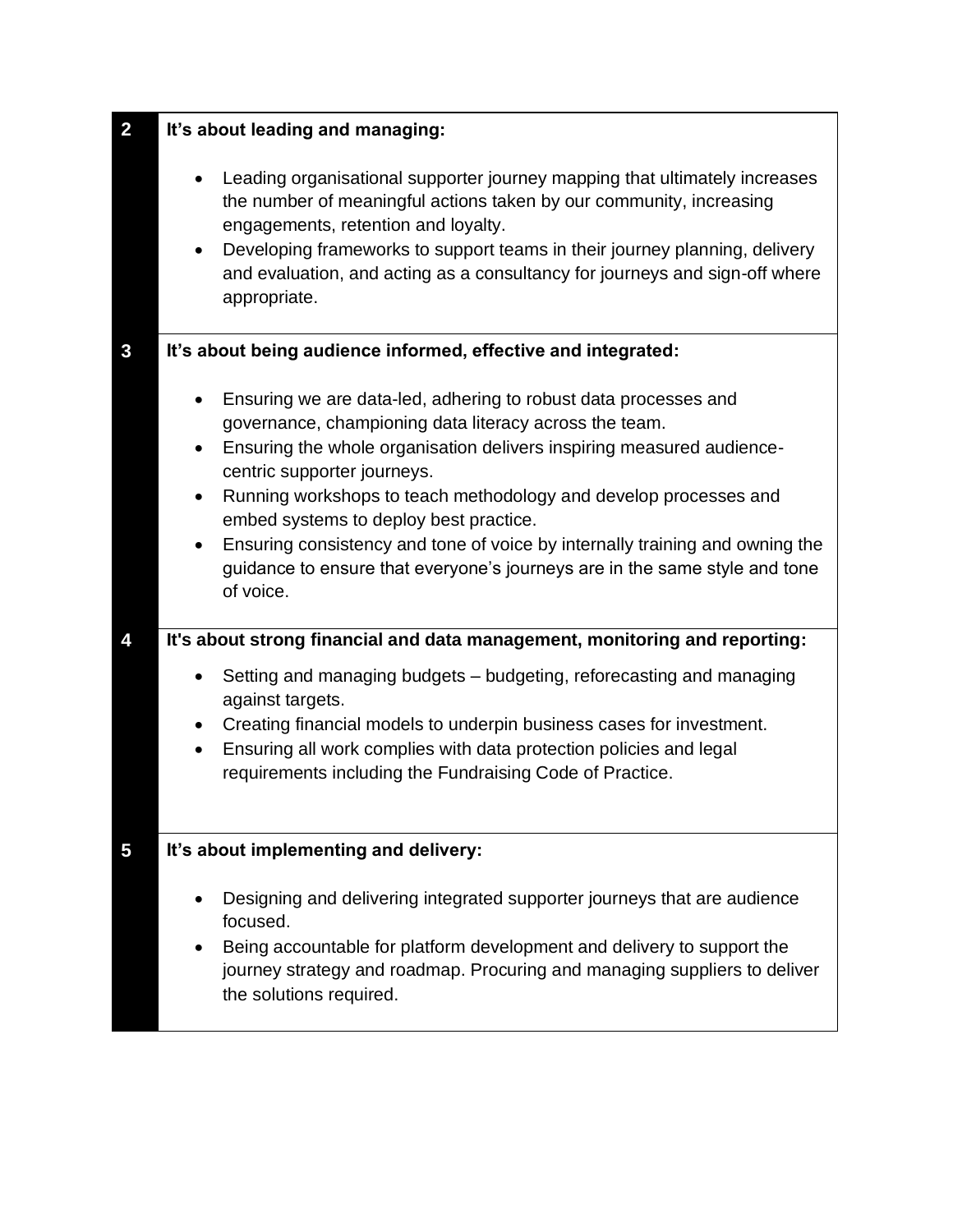| <b>Criminal Record Check</b> |                                                           |  |
|------------------------------|-----------------------------------------------------------|--|
| <b>Requirement</b>           | This role <b>DOES NOT</b> require a Criminal Record check |  |
|                              |                                                           |  |

# **Person specification**

Knowledge, skills and experience: key requirements

|                         | <b>Requirement</b>                                                                                                                                                                               |                           |
|-------------------------|--------------------------------------------------------------------------------------------------------------------------------------------------------------------------------------------------|---------------------------|
| 1                       | A proven track record in supporter experience/journey success.                                                                                                                                   | Application               |
|                         | Experience of using email marketing platforms, including Engaging<br>Networks and Dot Digital, with a good understanding of data capture<br>and quality.                                         | Application/I<br>nterview |
| $\overline{\mathbf{2}}$ | An exceptional planner and analytical thinker, data-led with<br>demonstrable skills in developing business intelligence using<br>quantitative and qualitative approaches.                        | Application/I<br>nterview |
|                         | Demonstrable experience of journey analysis across multiple<br>platforms.                                                                                                                        | Application/I<br>nterview |
| 3                       | Excellent communication, influencing and relationship-building skills.<br>A champion of a supporter centric approach and a willingness to<br>build robust relationships across the organisation. | Interview                 |
|                         | A calm, measured approach, paying attention to detail, with a<br>determination to drive results through continuous learning and<br>improvement.                                                  | Interview                 |
| 4                       | Experience of managing the performance of others.                                                                                                                                                | Application/I<br>nterview |
| 5                       | Highly numerate with the ability to analyse and synthesise complex<br>performance data.                                                                                                          | Application/I<br>nterview |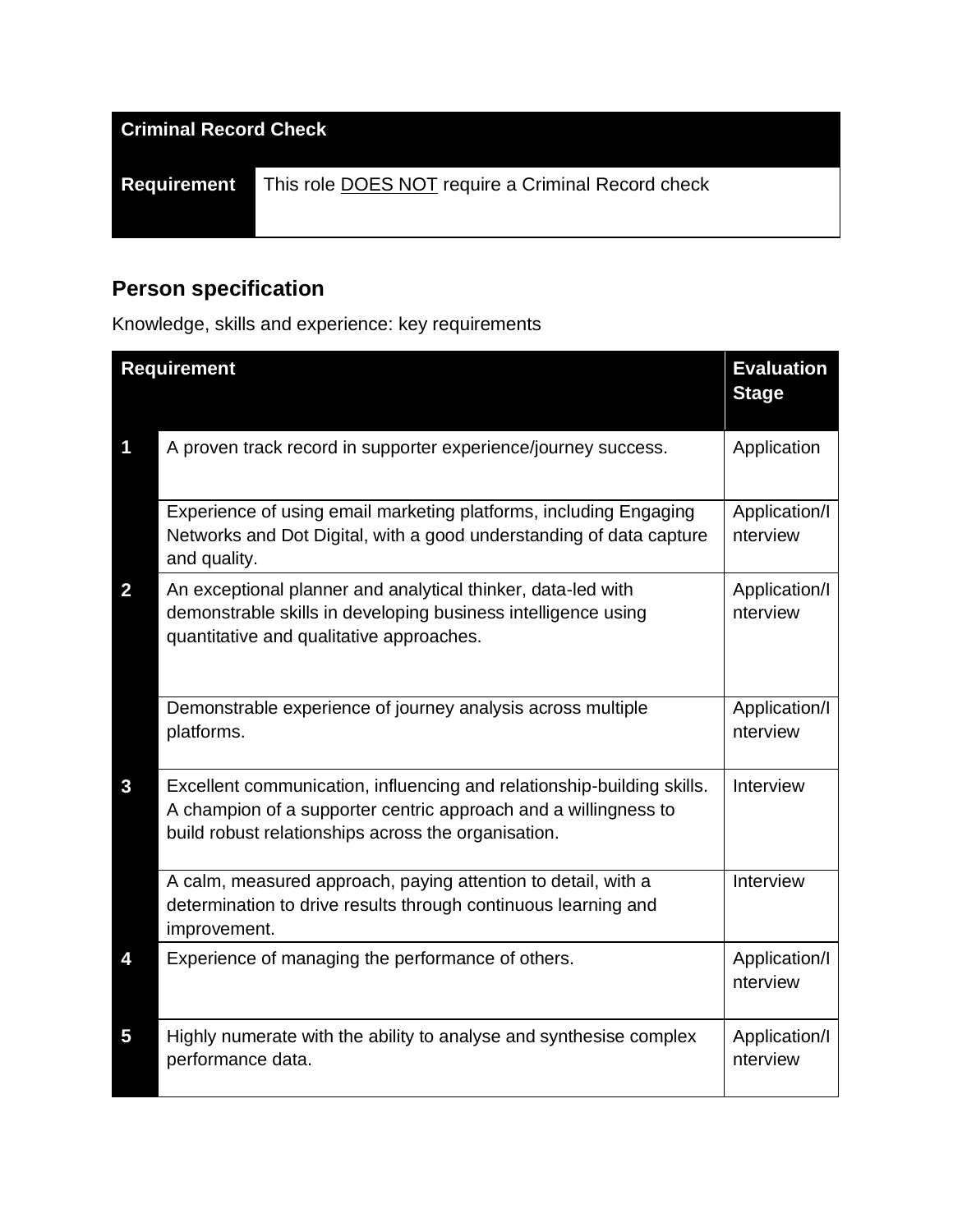| Positive and solutions focused, with a collaborative and proactive | Application/I |
|--------------------------------------------------------------------|---------------|
| attitude.                                                          | nterview      |
|                                                                    |               |

## **Desirable requirements**

|                         | <b>Requirement</b>                                                                                                                                   | <b>Evaluation</b><br><b>Stage</b> |
|-------------------------|------------------------------------------------------------------------------------------------------------------------------------------------------|-----------------------------------|
| $\overline{\mathbf{1}}$ | Experience of working for a campaigning, research or fundraising<br>organisation.                                                                    | Application                       |
| $\overline{\mathbf{2}}$ | An interest in improving the lives of people with arthritis and the<br>willingness to gain knowledge of arthritis and musculoskeletal<br>conditions. | Application                       |
| $\mathbf{3}$            | Understanding of the issues affecting the health and charity sectors.                                                                                | Application                       |

# **Values and behaviours**

Our values and behaviours framework underpins our daily working lives at Versus Arthritis. Its primarily for employees, volunteers and trustees and describes the expectations we have of each other, and our individual and collective commitment to the organisation.

Our values and behaviours directly support our brand identity and our customer experience principles. Even though the language may not be exactly the same, the principles and ideas are all consistent with our purpose and identity as Versus Arthritis.

• We value our contribution to a truly **inclusive** and **flexible** organisation, that prioritises people's **health and wellbeing**.

• We value **learning** to increase our impact for people affected by arthritis.